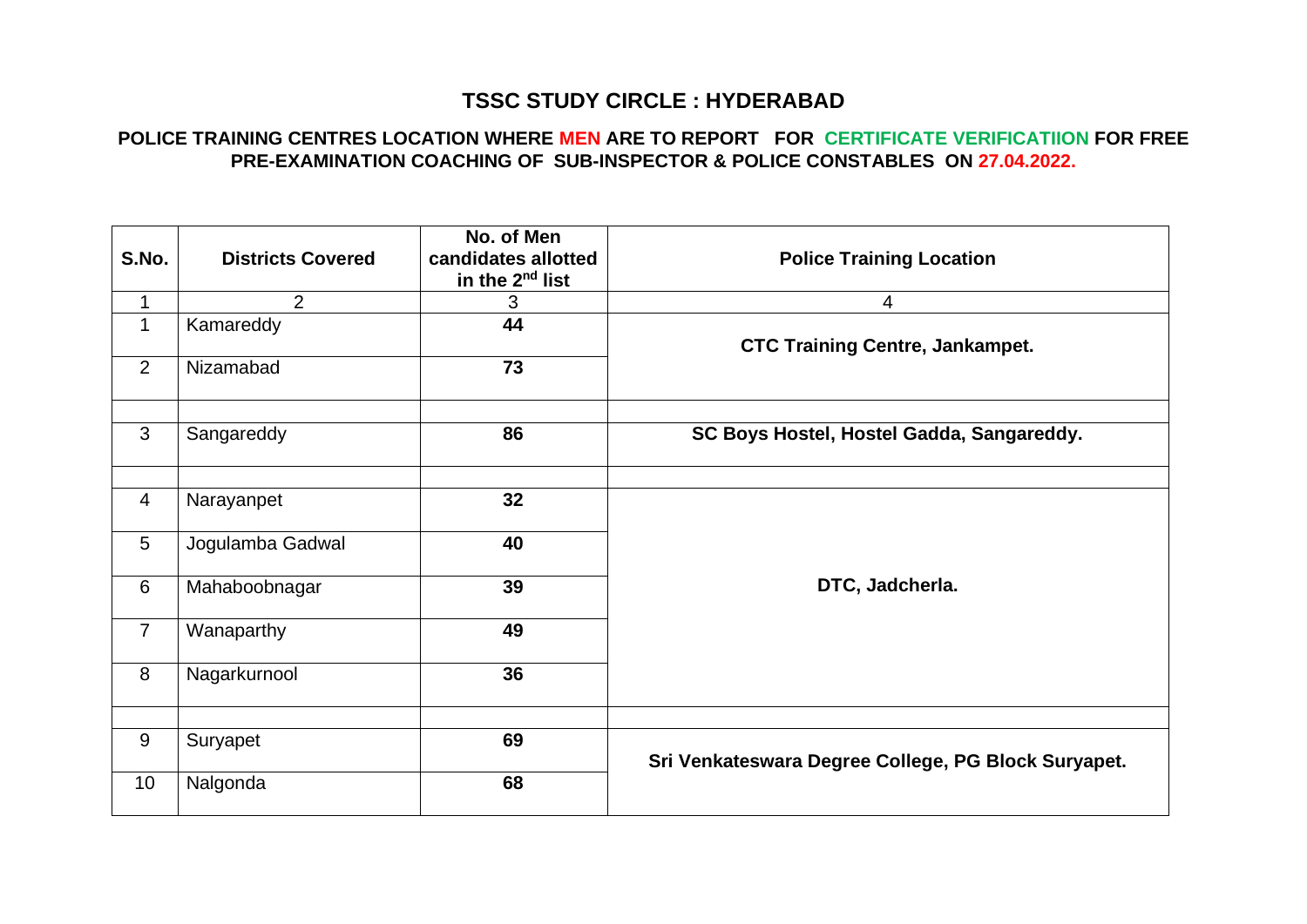| 11 | Yadadri Bhongiri       | 35 |                                                                             |
|----|------------------------|----|-----------------------------------------------------------------------------|
| 12 | Vikarabad              | 38 | DTC, Vikarabad.                                                             |
| 13 | Hyderabad              | 86 | City Police Training Centre, Petlaburj, Opp. to City College,<br>Hyderabad. |
| 14 | Rangareddy             | 68 | Police Training Centre, Kandlakoya Chowrastha, Medchal<br>(M).              |
| 15 | Medchal Malkajgiri     | 65 |                                                                             |
| 16 | Medak                  | 23 | Davis High School, Kundanpally (V), Keesara (M).                            |
| 17 | Hanumakonda            | 47 |                                                                             |
| 18 | Jangaon                | 36 | CTC, Madikonda.                                                             |
| 19 | Adilabad               | 58 |                                                                             |
| 20 | Asifabad Kumuram Bheem | 19 | DPTC, Kurhid Nagar, Beside District Jail, Adilabad.                         |
| 21 | Mancherial             | 53 |                                                                             |
| 22 | Nirmal                 | 45 | Govt. Polytechnic College (Boys) Hostel, Nirmal.                            |